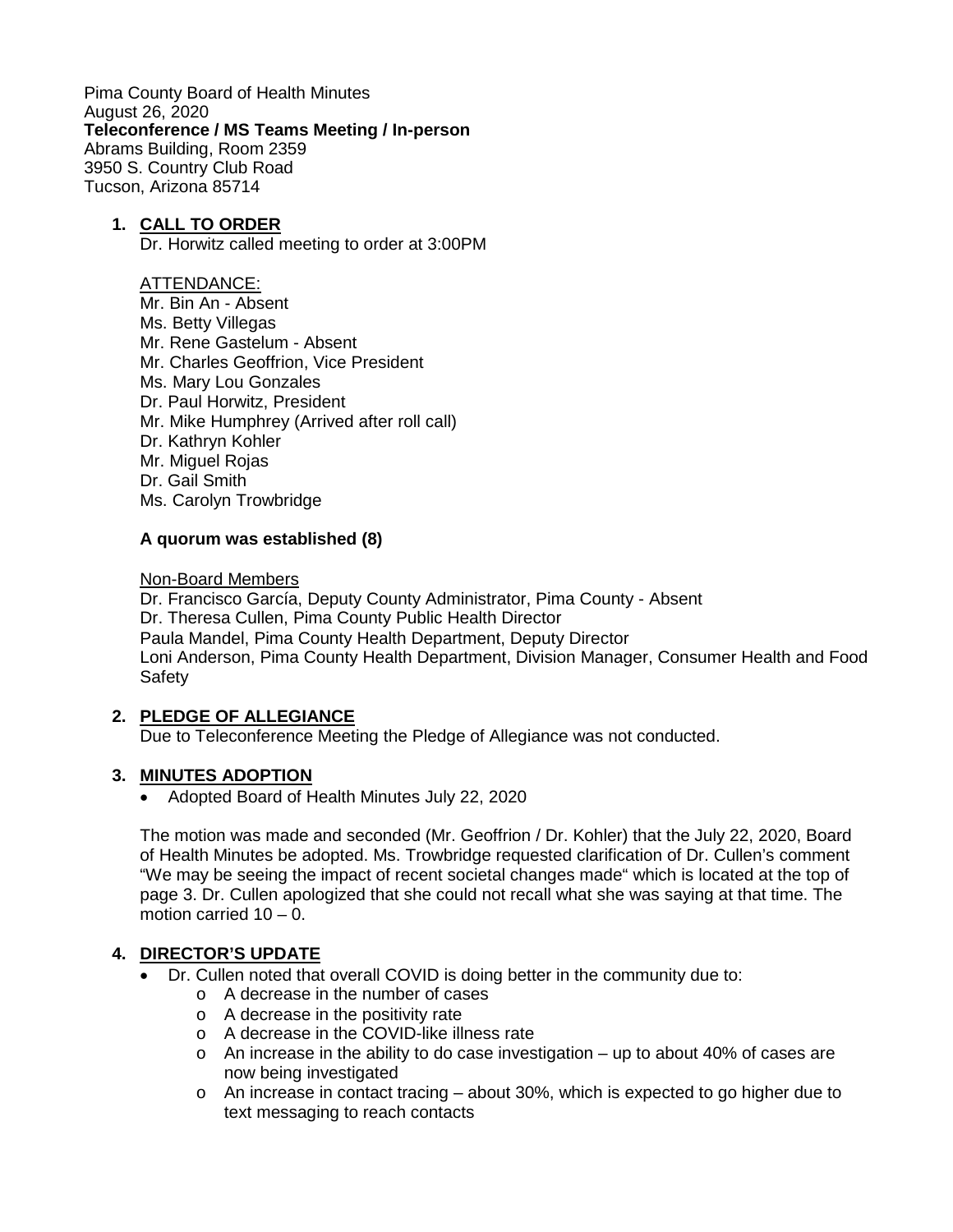- On Thursday, August 27, 2020, the State is going to recommend that Pima, Pinal and Maricopa counties be able to open their facilities under the Moderate Transmission Status guidance. Moderate transmission means there is less than 100 cases per 100,000 for a twoweek period, and/or a decrease in cases for a two-week period. The vast majority of places indoor movie theatres, spas, gyms, restaurants and bars - will still need to be compliant but they can be at 50%.
- There is concern about potential spikes in COVID-19 because of the school reopening, including the University of Arizona. Due to a small COVID outbreak on the University campus, President Robbins rolled back proceeding to the next stage until September 28, 2020. For schools to reopen the positivity rate must be less than 7%; Pima County is between 7-10%. Schools will still be unable to go to a hybrid model as it depends on how the number of cases gets interpreted.
- Dr. Cullen is holding small group meetings with all the different parts of the Health Department.
- The Pima County Health Department (PCHD) is one of only twenty public health departments in the country to have secured a grant from NACCHO (National Association of County and City Health Officials) that is specific to infection control and safety in long-term care centers.
- PCHD has secured a \$950,000 electronic lab reporting grant to be used to develop some core competency with data science and public health informatics.
- PCHD is hoping to participate as a pilot site for the CDC on some work being developed.
- PCHD is not recommending adopting the recent changes in COVID-19 guidance put out the Centers for Disease Control (CDC) regarding no need to get tested if you are now in quarantine because you have had a contact. PCHD has advised the State that our position is that you DO test, and that we will do what the science tells us to do.
- Mr. Humphrey's asked if mental health care was included in the PCHD plans to move forward. Ms. Mandel responded that the PCHD Behavioral Health team has been trying to work on pieces within the community and within the department. EAP Services has come in to provide counseling services to staff, and arrangements have been made to bring in therapy dogs for staff to help decompress a little more. Plans to offer virtual mental health first aid classes are being worked out. Community partners are very cognizant that there has been an increase in the rate of suicide, an increase in the rate of substance abuse and alcohol use, and are looking for ways to extend their services virtually out into the community. Dr. Cullen mention the relationship between PCHD and Partners in Health, who have helped PCHD do care management for cases as well as contacts with wrap-around service requests such as housing and food insecurities. PCHD is tracking those numbers and will present that information at the next board meeting.
- Dr. Cullen spoke about Mr. Huckleberry's invitation to the Health Department to identify, inform, create and propose a new vision to improve health status in Pima County, and the opportunity to propose a funding model that would provide an adequate base budget that is not grant dependent. The request also provides the Health Department the opportunity to do an accelerated approach to updating the current strategic plan. Mr. Huckelberry indicated that his expectation is to have something to go before the BOS at the December 2020 meeting, which would require PCHD to provide information by November. Dr. Cullen noted that the process to update the strategic plan has not been established, and that the BOH will be involved in that process.
- Mr. Geoffrion inquired about the status of COVID-19 in the rural counties. Dr. Cullen reminded the members that PCHD did a testing blitz in August, and worked closely with Tohono O'odham for Ajo and Three Points. About 2,200 people were tested in the blitz, and the results indicated that positivity was less than what has been seen in Tucson itself. Dr. Cullen will provide a data report based on jurisdiction to the members.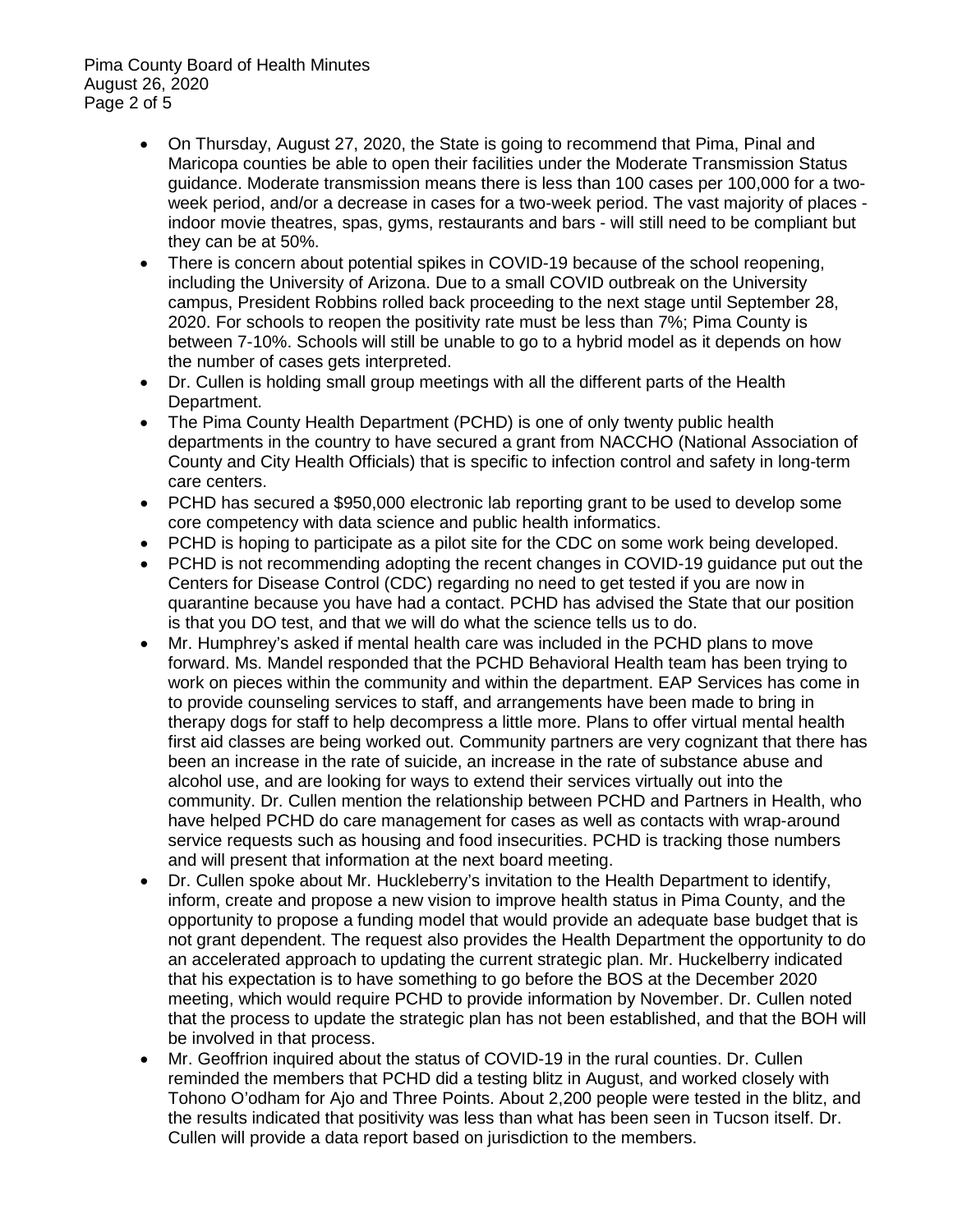Pima County Board of Health Minutes August 26, 2020 Page 3 of 5

- PCHD is reopening services at our Clinics in the next few weeks. The influenza vaccine plan is moving ahead and includes developing preparatory work for the COVID-19 vaccine, if and when it becomes available.
- Ms. Paula Mandel spoke about the reopening of the PCHD Clinics:
	- o The Theresa Lee Clinic has been open with limited services in immunizations and family planning the entire time.
	- $\circ$  The North Clinic will be opening next week with a return to both immunization and family planning services.
	- o The East Clinic location is expected to open for immunization services beginning September 14, 2020.
	- o Clinics will have limited hours and residents will be asked to make appointments for service
	- o Walk-ins will be accepted but are encouraged to make an appointment due to social distancing.

# **5. SERIES 12 LIQUOR LICENSE**

- Ms. Loni Anderson noted that a Series 12 Liquor License applied to restaurants with bars, and that this discussion was to address the Board of Health (BOH) recommendation to the Board of Supervisors (BOS) to limit alcohol consumption in Series 12 establishments by only allowing patrons consuming a meal at table with an order to purchase alcohol.
- Ms. Anderson mentioned that the Arizona Department of Health Services (ADHS) would most likely allow Series 6 and 7 establishments (bars with restaurants, or bars in general) to reopen soon. The concern is that trying to pause or modify Series 12 liquor licenses at the same time would be difficult for the Consumer Health and Food Safety Division (CHFS) to keep track of or regulate. CHFS has no ability to impact a liquor license or limit liquor sales as the authority to tell restaurants that they can only provide alcoholic beverages with meals rests with the Arizona Department of Liquor License Control. And the approval from the state needs to be taken into consideration in order to move forward with the resolution.
- Ms. Anderson advised that CHFS has been addressing complaints and concerns related to COVID-19 safety measures at restaurants and bars, and will continue to do so regardless of what type of liquor license the establishment has.
- Dr. Horwitz noted that the resolution would need to be passed by the BOS, would be in direct conflict with Governor Ducey's Executive Order, and that while the Pima County Attorney has indicated the BOH could take up the fight, it may be a fight the BOH loses. Given the timing as other things start to reopen, it does not seem prudent to pursue the resolution right now.
- Supervisor Villegas agreed with Dr. Horwitz and motioned to table continued discussion on the July 7, 2020 recommendation to close bars in restaurants at this time. The motion was seconded by (Supervisor Villegas / Dr. Kohler) and passed 8-0.

# **6. SPECIFICS ON COVID-19 TESTING IN PIMA COUNTY**

- Dr. Horwitz asked for a brief history on testing in Pima County, such as how the laboratory sites were vetted and how they are doing, and what Pima County and the private sector are doing in regards to testing.
- Dr. Cullen stated that:
	- o There are over 50 places to get tested in Pima County, with the County funding or supporting roughly 30% of those locations, and the remaining 65-70% of tests being done by hospitals or other labs locally or across the country.
	- o PCHD has partnered with ASU at the Ellie Towne Center to provide saliva-based PCR testing, with test results posted to the patient portal within 36 hours, as well as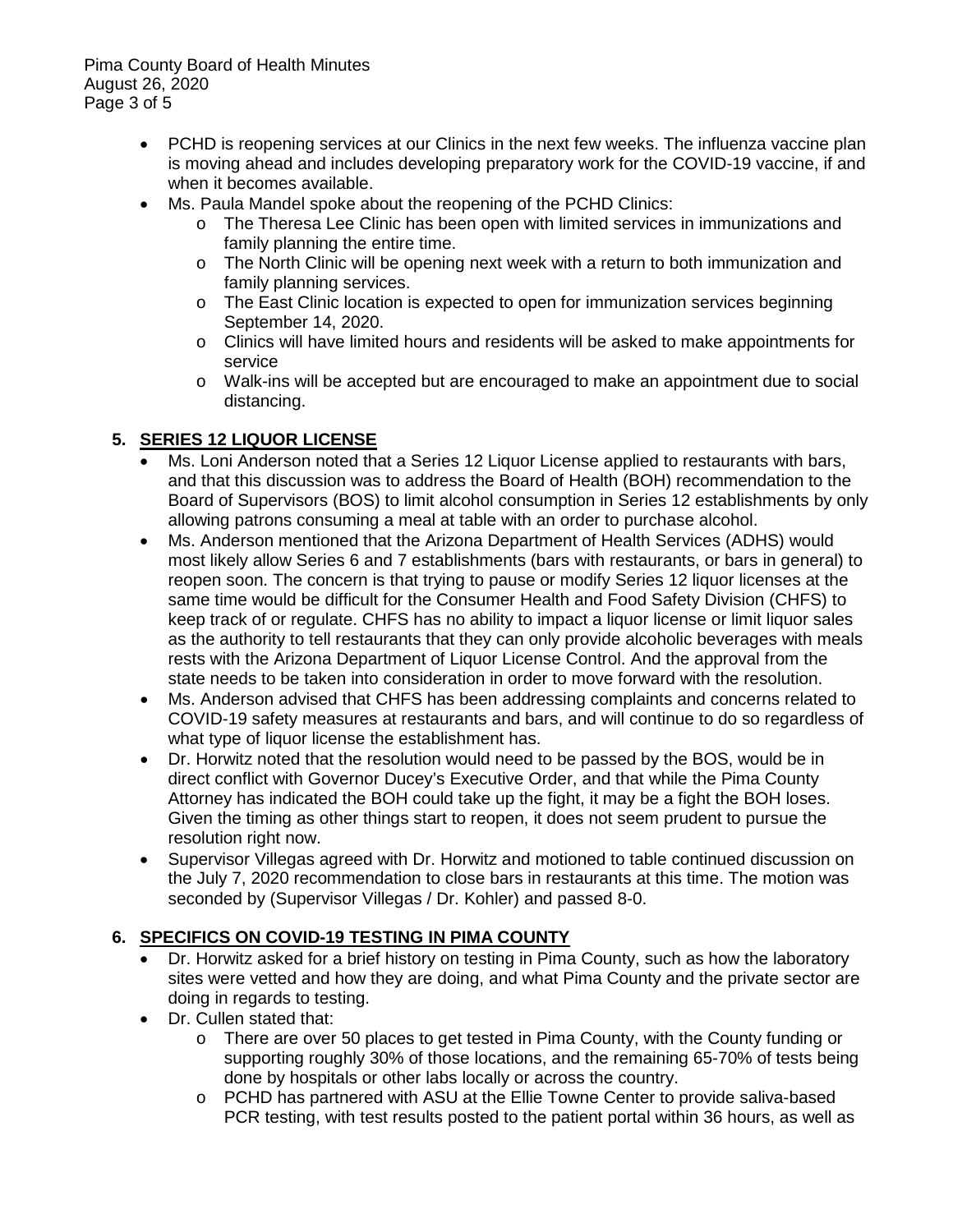with Paradigm Laboratories at both the Kino and Udall sites, where test results are now being reported within 36-48 hours.

- o Electronic transmission of test data is important in narrowing results times. MEDSIS is the electronic test reporting system used by the State of Arizona. All testing results need to get into the MEDSIS system but not all laboratories are submitting the results electronically, so the State must manually transcribe faxed data which allows for transcription errors to occur. Paradigm does send their data in electronically.
- Ms. Mandel provided a brief historical review on the selection of Paradigm Laboratories as the laboratory PCHD contracted to use when the pandemic began in February/March 2020. It was recognized early on that there was a need to plan for testing so there was a review of the laboratories and testing that was available. There were several labs identified, with Paradigm being the local lab used to do long-term care testing at the time. Paradigm did not go through the RFP process when Mr. Huckelberry elected to stand up testing centers in Pima County. From the onset none of the laboratories used were prepared to run hundreds of tests required. Paradigm recognized the need to expand capacity from 1 site to 3 sites, increase staffing and has gotten better in responding to needs and asks. The current Paradigm contract for the Kino and Udall sites includes anticipated test numbers, expected turn-around times, electronic lab reporting and patient portal access. The next goal for Paradigm is to provide Sunday testing.
- Mr. Humphrey's inquired about the new warehouse facility that Mr. Huckelberry mentioned, and asked what that would be used for. Supervisor Villegas responded that additional space is needed to store vaccines and PPE. Dr. Cullen noted that after a long review process looking at the PCHD projected warehousing needs, Pima County Facilities made the decision to consolidate to one warehouse where there is both storage and office space available. Ms. Mandel noted that the warehouse also provides an expanded space for PCHD emergency response teams to use as an emergency command center.
- Supervisor Villegas asked Dr. Cullen for an update on the Pueblo Center testing site. Dr. Cullen advised that PCHD was approached by the City of Tucson to work and evaluate El Pueblo, but that she was instructed to wait until further guidance is received from Mr. Huckelberry and Dr. Garcia. Supervisor Villegas noted that her concern continues to be that the highest rate of COVID-19 transmission is happening in District 5, District 2, and the South side, and that the testing should be focused in that area. Dr. Cullen replied that the El Pueblo site is important long term, but the question is, is there some interim mechanism available where we can figure out how to test, then attach case investigators and contact tracers to the process to establish a relationship with the people? Dr. Cullen noted that discussions are ongoing to figure out a way to possibly do mobile testing in that area, and that we want to do this without stigmatizing those communities.

# **7. LEGISLATIVE UPDATE – PIMA COUNTY BOARD OF SUPERVISORS**

• Supervisor Villegas advised that she and her staff have been working on a resolution on declaring racism a public health issue, which she will discuss further with Dr. Cullen prior to reporting to the BOH at a later meeting.

# **8. ETHICS COMMITTEE UPDATE**

• Ms. Mandel noted that the BOH still needs to identify the two board members to be appointed to the Ethics Committee, and asked that those members be identified by the second week in September 2020. There is also a search in process for the best ethics training for the committee members to attend. Ms. Mandel advised that senior leadership, program managers and BOH board members assist in identifying community members to ask if they would be interested in sitting on the Ethics Committee. The goal is to identify those folks by the end of September, and the full group would begin the training in October.